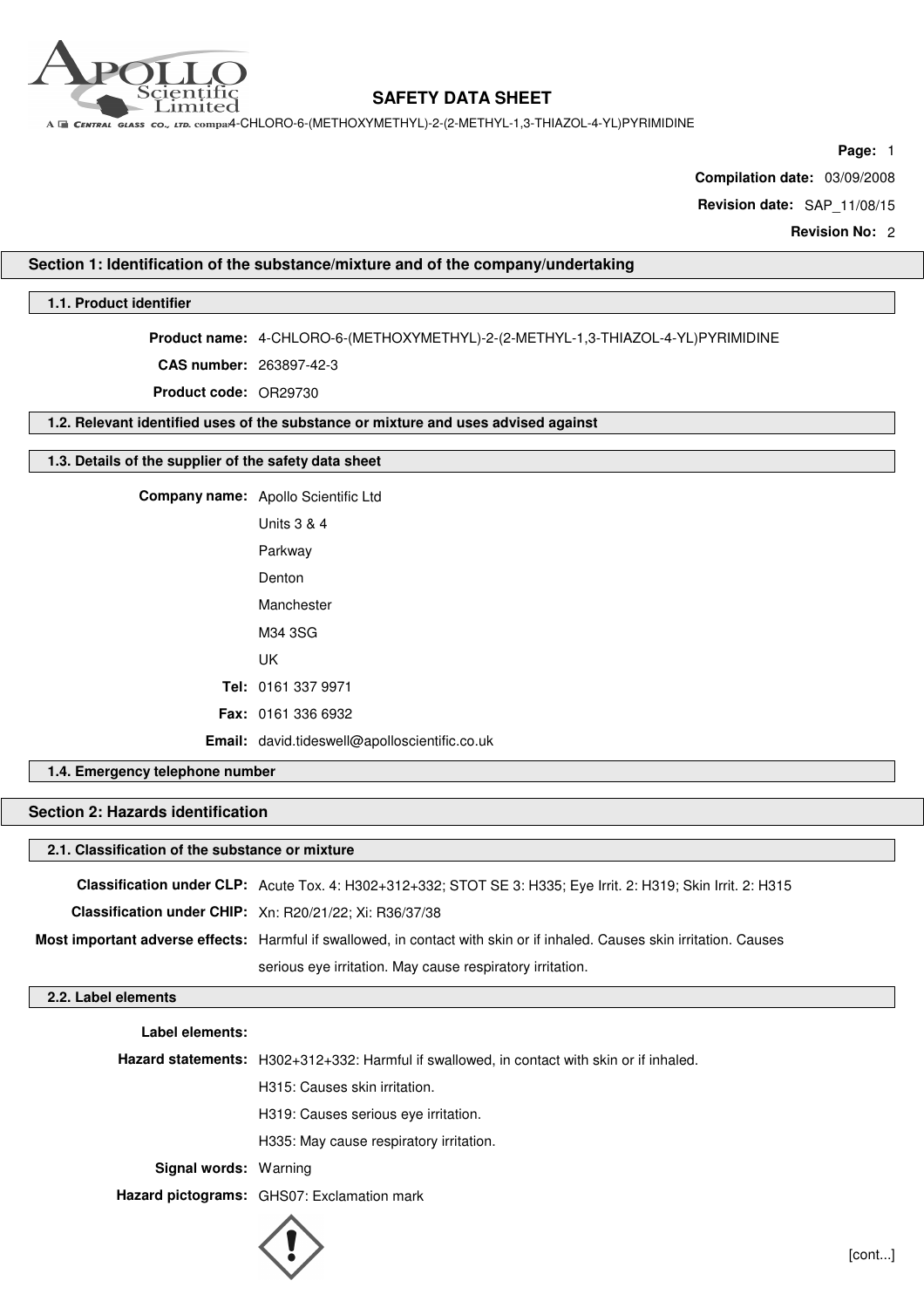### 4-CHLORO-6-(METHOXYMETHYL)-2-(2-METHYL-1,3-THIAZOL-4-YL)PYRIMIDINE

**Page:** 2

**Precautionary statements:** P271: Use only outdoors or in a well-ventilated area.

P260: Do not breathe dust.

P280: Wear protective gloves/protective clothing/eye protection/face protection.

## **2.3. Other hazards**

**PBT:** This product is not identified as a PBT/vPvB substance.

## **Section 3: Composition/information on ingredients**

### **3.1. Substances**

**Chemical identity:** 4-CHLORO-6-(METHOXYMETHYL)-2-(2-METHYL-1,3-THIAZOL-4-YL)PYRIMIDINE

**CAS number:** 263897-42-3

## **Section 4: First aid measures**

## **4.1. Description of first aid measures**

**Skin contact:** Remove all contaminated clothes and footwear immediately unless stuck to skin. Drench the affected skin with running water for 10 minutes or longer if substance is still on skin. Consult a doctor.

- **Eye contact:** Bathe the eye with running water for 15 minutes. Consult a doctor.
- **Ingestion:** Wash out mouth with water. Do not induce vomiting. If conscious, give half a litre of water to drink immediately. Consult a doctor.
- **Inhalation:** Remove casualty from exposure ensuring one's own safety whilst doing so. Consult a doctor.

### **4.2. Most important symptoms and effects, both acute and delayed**

**Skin contact:** There may be irritation and redness at the site of contact.

**Eye contact:** There may be irritation and redness. The eyes may water profusely.

**Ingestion:** There may be soreness and redness of the mouth and throat. Nausea and stomach pain may occur. There may be vomiting.

**Inhalation:** There may be irritation of the throat with a feeling of tightness in the chest.

### **4.3. Indication of any immediate medical attention and special treatment needed**

### **Section 5: Fire-fighting measures**

### **5.1. Extinguishing media**

**Extinguishing media:** Carbon dioxide, dry chemical powder, foam. Suitable extinguishing media for the surrounding fire should be used.

## **5.2. Special hazards arising from the substance or mixture**

**Exposure hazards:** In combustion emits toxic fumes of carbon dioxide / carbon monoxide. Nitrogen oxides

(NOx). Sulphur oxides (SOx). Hydrogen chloride (HCl).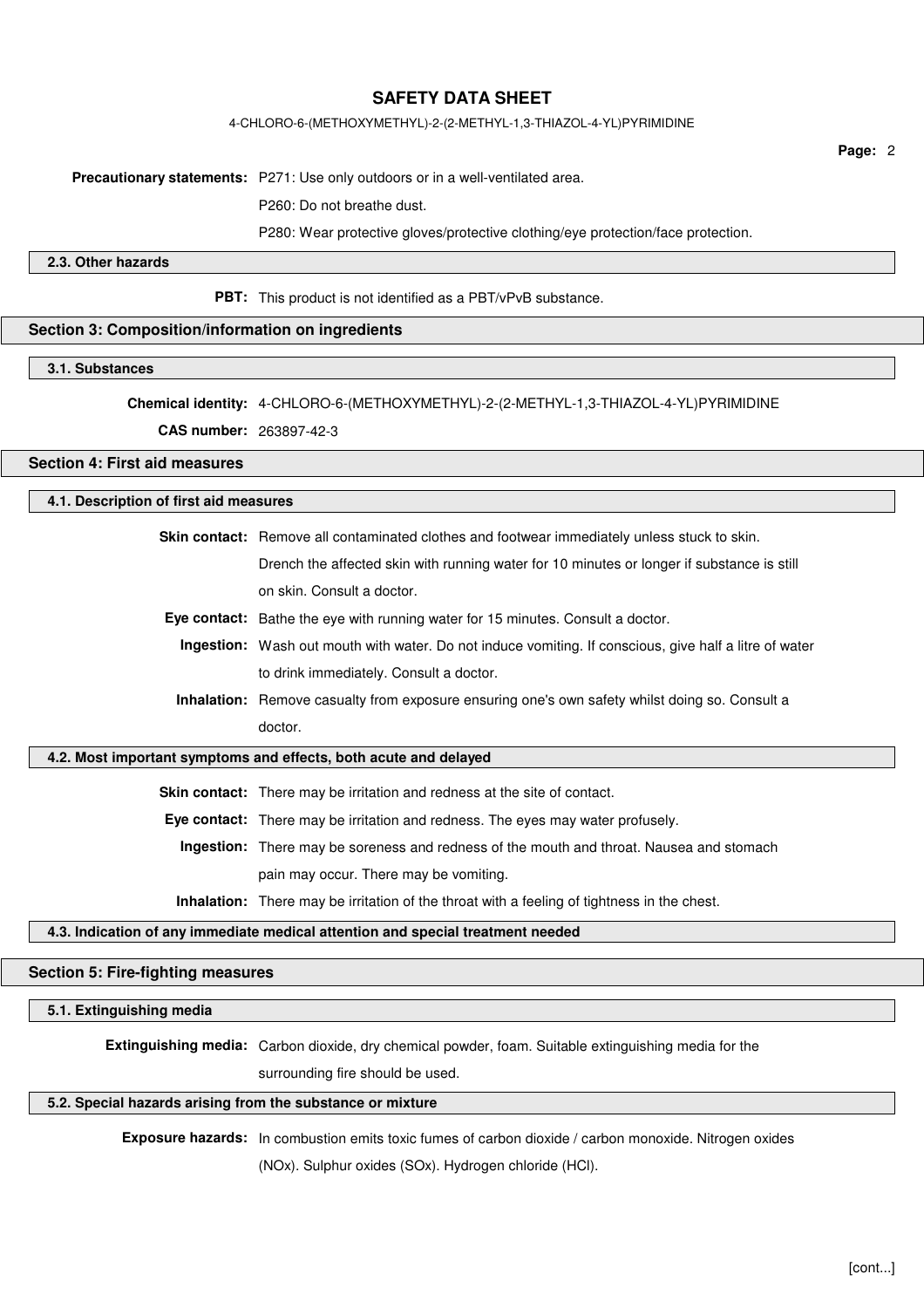### 4-CHLORO-6-(METHOXYMETHYL)-2-(2-METHYL-1,3-THIAZOL-4-YL)PYRIMIDINE

#### **5.3. Advice for fire-fighters**

**Advice for fire-fighters:** Wear self-contained breathing apparatus. Wear protective clothing to prevent contact

with skin and eyes.

### **Section 6: Accidental release measures**

### **6.1. Personal precautions, protective equipment and emergency procedures**

**Personal precautions:** Refer to section 8 of SDS for personal protection details. If outside do not approach from

downwind. If outside keep bystanders upwind and away from danger point. Mark out the

contaminated area with signs and prevent access to unauthorised personnel.

**6.2. Environmental precautions**

**Environmental precautions:** Do not discharge into drains or rivers.

## **6.3. Methods and material for containment and cleaning up**

**Clean-up procedures:** Transfer to a closable, labelled salvage container for disposal by an appropriate

method.

#### **6.4. Reference to other sections**

### **Section 7: Handling and storage**

### **7.1. Precautions for safe handling**

**Handling requirements:** Avoid direct contact with the substance. Ensure there is sufficient ventilation of the area.

Do not handle in a confined space. Avoid the formation or spread of dust in the air. Only use in fume hood.

## **7.2. Conditions for safe storage, including any incompatibilities**

**Storage conditions:** Store in a cool, well ventilated area. Keep container tightly closed. Recommended

storage temp 2-8 °C.

**Suitable packaging:** Must only be kept in original packaging.

**7.3. Specific end use(s)**

**Specific end use(s):** No data available.

## **Section 8: Exposure controls/personal protection**

**8.1. Control parameters**

**Workplace exposure limits:** No data available.

**DNEL/PNEC Values**

**DNEL / PNEC** No data available.

## **8.2. Exposure controls**

**Engineering measures:** Ensure there is sufficient ventilation of the area.

**Respiratory protection:** Self-contained breathing apparatus must be available in case of emergency. Respiratory

protective device with particle filter.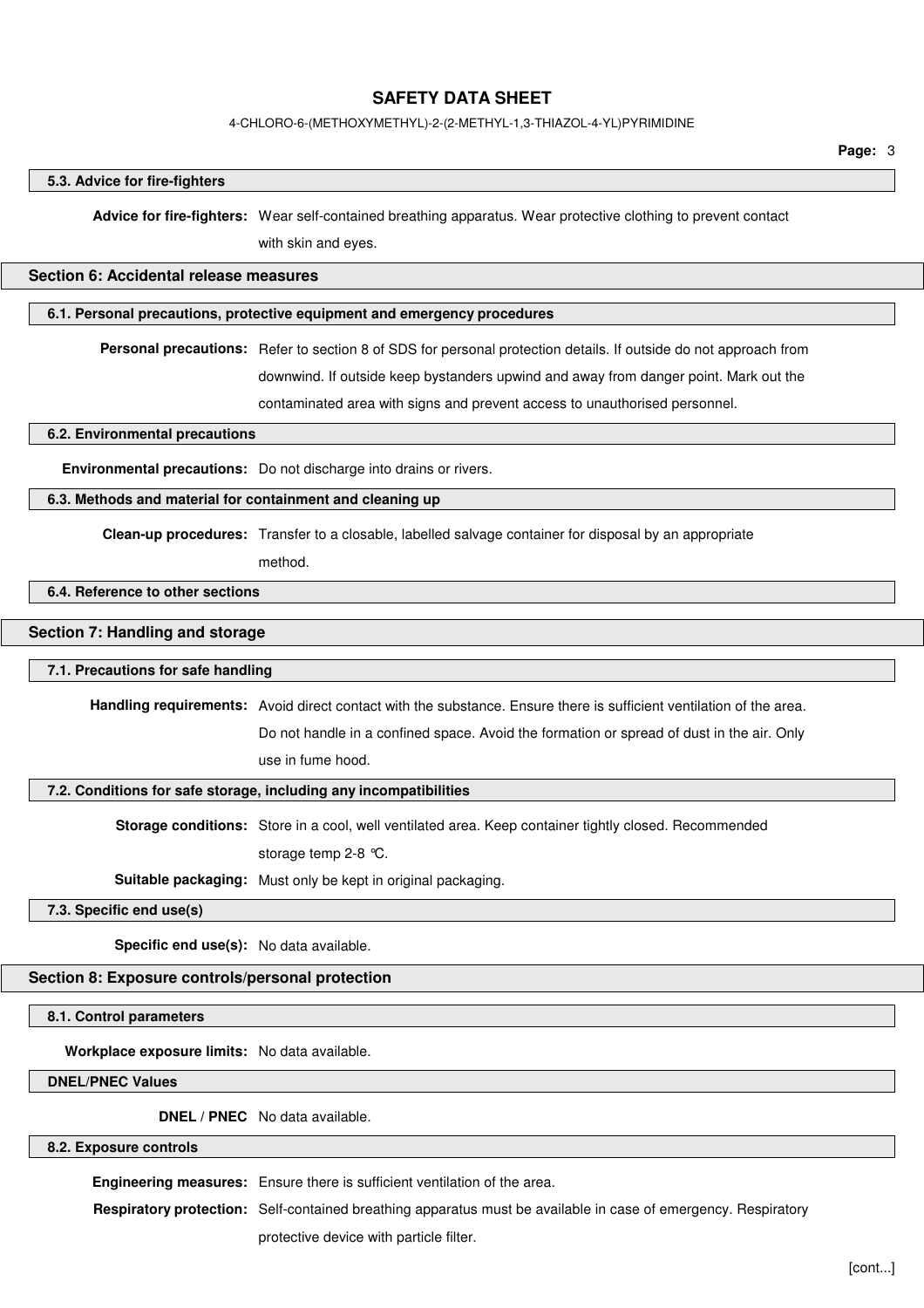## 4-CHLORO-6-(METHOXYMETHYL)-2-(2-METHYL-1,3-THIAZOL-4-YL)PYRIMIDINE

**Hand protection:** Protective gloves.

**Eye protection:** Safety glasses. Ensure eye bath is to hand.

**Skin protection:** Protective clothing.

# **Section 9: Physical and chemical properties**

### **9.1. Information on basic physical and chemical properties**

**State:** Powder

**Melting point/range°C:** 96-98.5

**9.2. Other information**

**Other information:** No data available.

### **Section 10: Stability and reactivity**

**10.1. Reactivity**

**Reactivity:** Stable under recommended transport or storage conditions.

**10.2. Chemical stability**

**Chemical stability:** Stable under normal conditions.

### **10.3. Possibility of hazardous reactions**

**Hazardous reactions:** Hazardous reactions will not occur under normal transport or storage conditions.

**10.4. Conditions to avoid**

**Conditions to avoid:** Heat.

**10.5. Incompatible materials**

**Materials to avoid:** Strong oxidising agents. Strong acids.

## **10.6. Hazardous decomposition products**

Haz. decomp. products: In combustion emits toxic fumes of carbon dioxide / carbon monoxide. Nitrogen oxides

(NOx). Sulphur oxides (SOx) Hydrogen chloride (HCl).

### **Section 11: Toxicological information**

### **11.1. Information on toxicological effects**

#### **Relevant hazards for substance:**

| Hazard                        | Route       | Basis              |
|-------------------------------|-------------|--------------------|
| Acute toxicity (ac. tox. 4)   | INH DRM ING | Based on test data |
| Skin corrosion/irritation     | DRM         | Based on test data |
| Serious eye damage/irritation | OPT         | Based on test data |
| STOT-single exposure          | <b>INH</b>  | Based on test data |

### **Symptoms / routes of exposure**

**Skin contact:** There may be irritation and redness at the site of contact.

**Page:** 4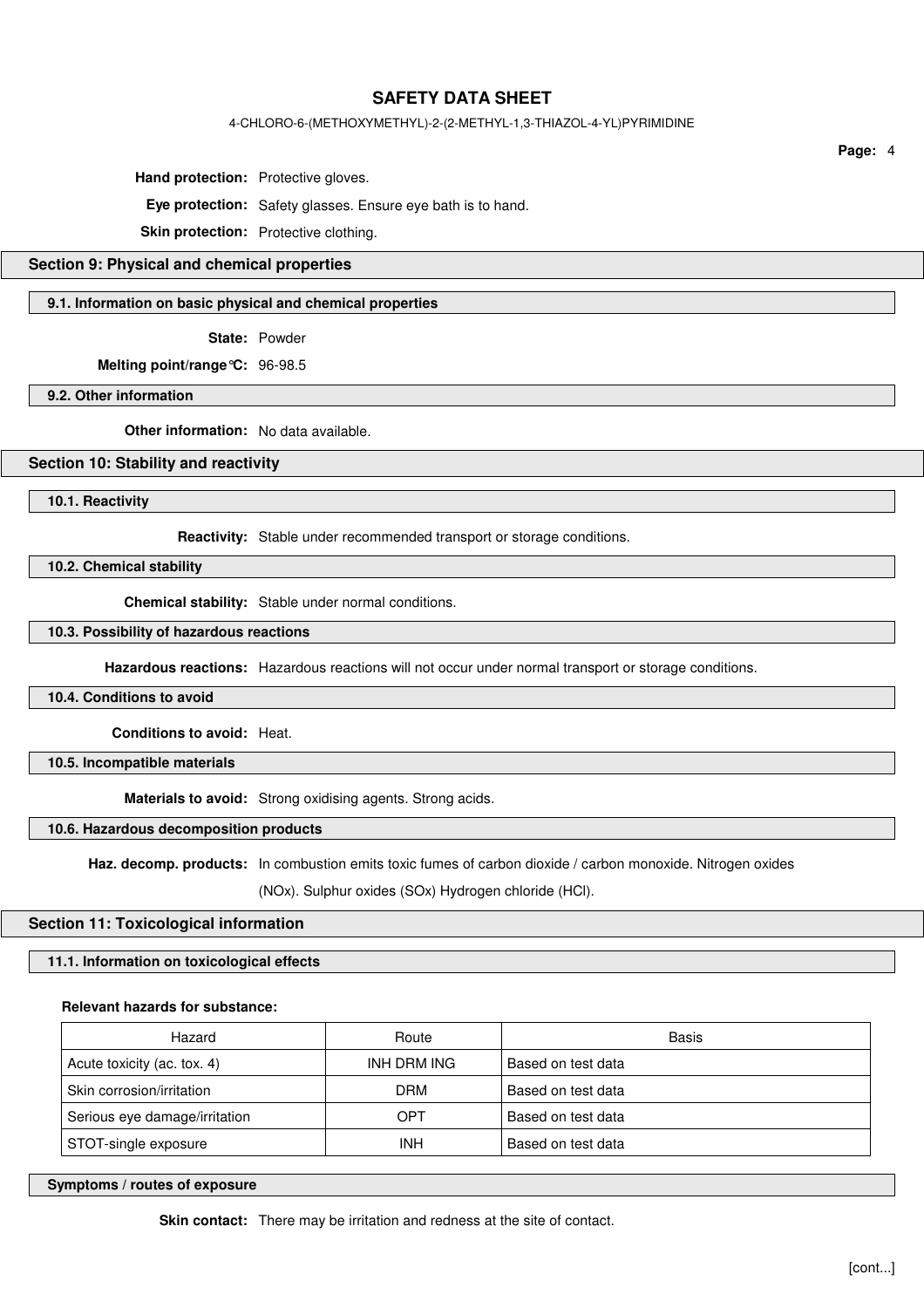## 4-CHLORO-6-(METHOXYMETHYL)-2-(2-METHYL-1,3-THIAZOL-4-YL)PYRIMIDINE

**Eye contact:** There may be irritation and redness. The eyes may water profusely.

**Ingestion:** There may be soreness and redness of the mouth and throat. Nausea and stomach pain may occur. There may be vomiting.

**Inhalation:** There may be irritation of the throat with a feeling of tightness in the chest.

#### **Section 12: Ecological information**

**12.1. Toxicity**

**Ecotoxicity values:** No data available.

#### **12.2. Persistence and degradability**

**Persistence and degradability:** No data available.

**12.3. Bioaccumulative potential**

**Bioaccumulative potential:** No data available.

**12.4. Mobility in soil**

**Mobility:** No data available.

### **12.5. Results of PBT and vPvB assessment**

**PBT identification:** This product is not identified as a PBT/vPvB substance.

#### **12.6. Other adverse effects**

**Other adverse effects:** No data available.

## **Section 13: Disposal considerations**

### **13.1. Waste treatment methods**

| <b>Disposal operations:</b> Transfer to a suitable container and arrange for collection by specialised disposal |
|-----------------------------------------------------------------------------------------------------------------|
| company. MATERIAL SHOULD BE DISPOSED OF IN ACCORDANCE WITH LOCAL,                                               |
| STATE AND FEDERAL REGULATIONS                                                                                   |
| Disposal of packaging: Dispose of as special waste in compliance with local and national regulations Observe    |
| all federal, state and local environmental regulations.                                                         |
| <b>NB:</b> The user's attention is drawn to the possible existence of regional or national                      |
| regulations regarding disposal.                                                                                 |

## **Section 14: Transport information**

**Transport class:** This product does not require a classification for transport.

### **Section 15: Regulatory information**

## **15.1. Safety, health and environmental regulations/legislation specific for the substance or mixture**

### **15.2. Chemical Safety Assessment**

**Chemical safety assessment:** A chemical safety assessment has not been carried out for the substance or the mixture

by the supplier.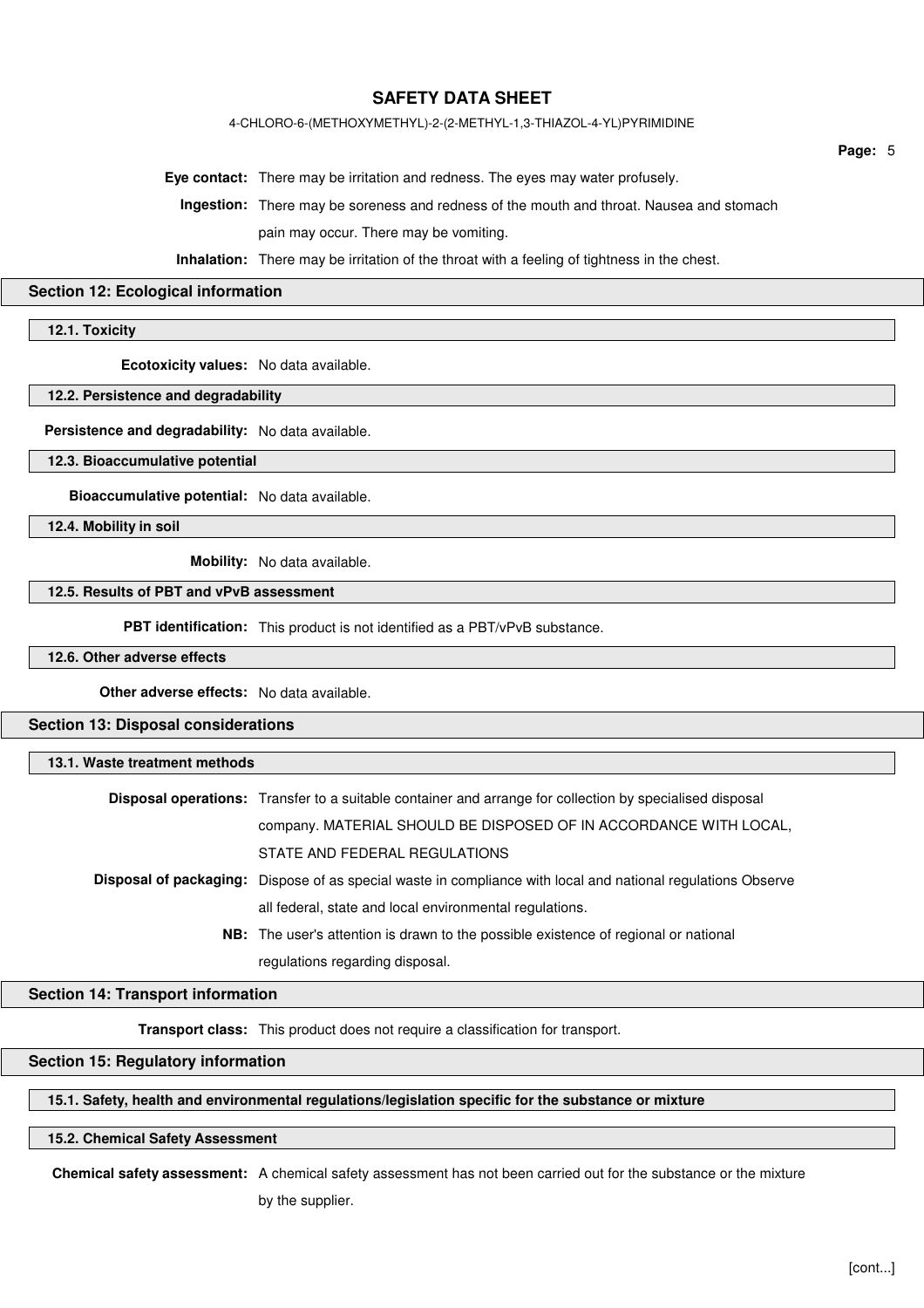4-CHLORO-6-(METHOXYMETHYL)-2-(2-METHYL-1,3-THIAZOL-4-YL)PYRIMIDINE

**Page:** 6

| <b>Section 16: Other information</b> |                                                                                                                     |        |
|--------------------------------------|---------------------------------------------------------------------------------------------------------------------|--------|
| <b>Other information</b>             |                                                                                                                     |        |
|                                      | Other information: This safety data sheet is prepared in accordance with Commission Regulation (EU) No<br>453/2010. |        |
|                                      | * Data predicted using computational software. Toxtree - Toxic Hazard Estimation by                                 |        |
|                                      | decision tree approach. http://ecb.jrc.ec.europa.eu/qsar/qsar-tools/index.php?                                      |        |
|                                      | c=TOXTREE                                                                                                           |        |
|                                      | ~ Data predicted using computational software ACD/ToxSuite v 2.95.1 Copyright 1994-                                 |        |
|                                      | 2009 ACD/labs, Copyright 2001-2009 Pharma Algorithms, Inc, Advanced Chemistry                                       |        |
|                                      | Development, Inc (ACD/Labs). http://www.acdlabs.com/products/pc_admet/tox/tox/                                      |        |
|                                      | Phrases used in s.2 and s.3: H302+312+332: Harmful if swallowed, in contact with skin or if inhaled.                |        |
|                                      | H315: Causes skin irritation.                                                                                       |        |
|                                      | H319: Causes serious eye irritation.                                                                                |        |
|                                      | H335: May cause respiratory irritation.                                                                             |        |
|                                      | R20/21/22: Harmful by inhalation, in contact with skin and if swallowed.                                            |        |
|                                      | R36/37/38: Irritating to eyes, respiratory system and skin.                                                         |        |
|                                      | Legend to abbreviations: PNEC = predicted no effect level<br>$DNEL = derived no effect level$                       |        |
|                                      | $LD50 = median$ lethal dose                                                                                         |        |
|                                      | $LC50$ = median lethal concentration                                                                                |        |
|                                      | EC50 = median effective concentration                                                                               |        |
|                                      | IC50 = median inhibitory concentration                                                                              |        |
|                                      | $dw = dry$ weight                                                                                                   |        |
|                                      | $bw = body weight$                                                                                                  |        |
|                                      | $cc = closed cup$                                                                                                   |        |
|                                      | $oc = open cup$                                                                                                     |        |
|                                      | $MUS = mouse$                                                                                                       |        |
|                                      | $GPG =$ guinea pig                                                                                                  |        |
|                                      | $RBT = rabbit$                                                                                                      |        |
|                                      | $HAM = hamster$                                                                                                     |        |
|                                      | $HMN = human$                                                                                                       |        |
|                                      | $MAM = mammal$                                                                                                      |        |
|                                      | $PGN = pigeon$                                                                                                      |        |
|                                      | $IVN = intravenous$                                                                                                 |        |
|                                      | $SCU = subcutaneous$                                                                                                |        |
|                                      | $SKN = skin$                                                                                                        |        |
|                                      | $DRM = dermal$                                                                                                      |        |
|                                      | $OCC = ocular/corneal$                                                                                              |        |
|                                      | $PCP = phycico$ -chemical properties                                                                                |        |
|                                      |                                                                                                                     | [cont] |